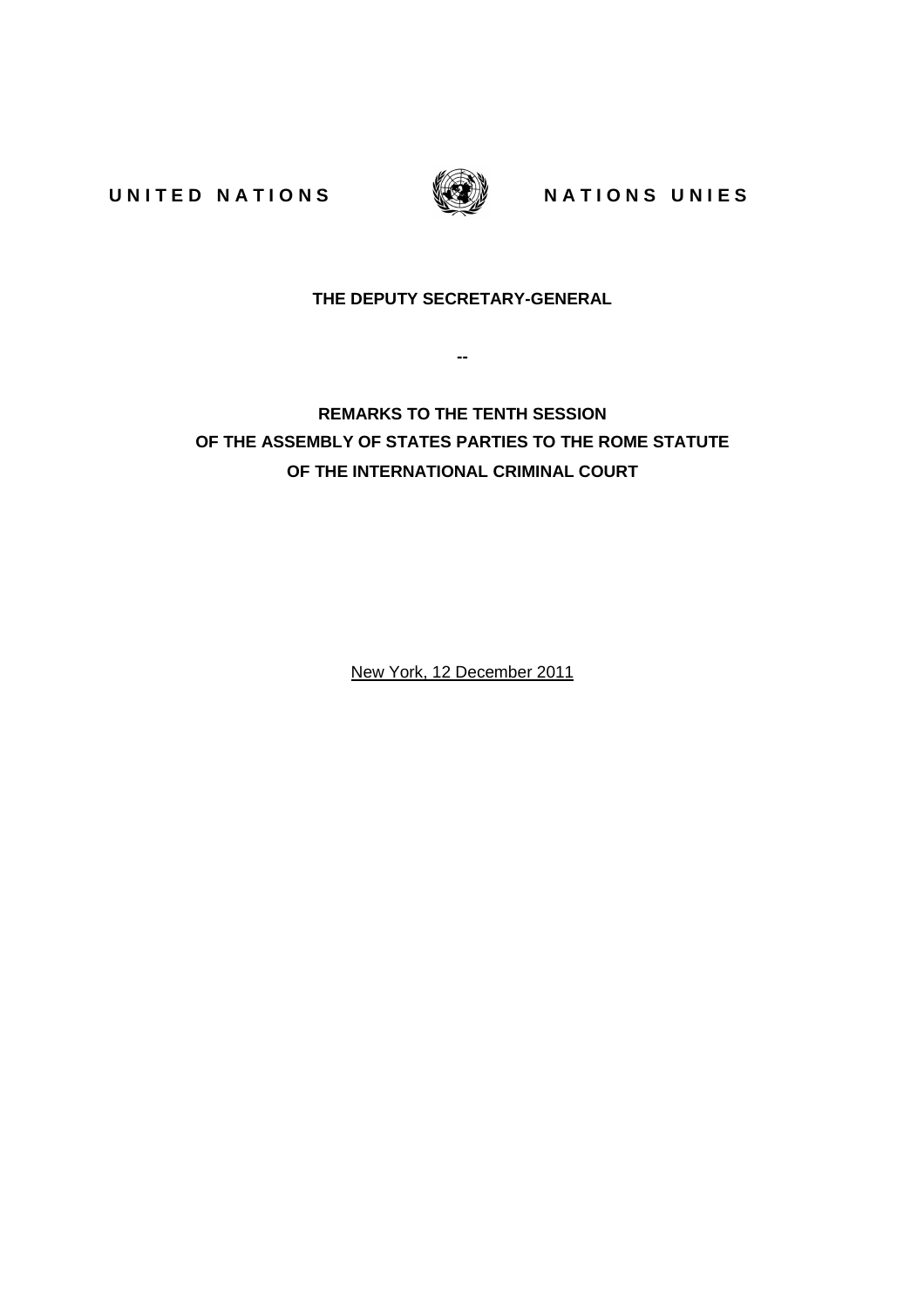**Your Excellency, Lt. Gen Seretse Khama Ian Khama, President of Botswana, Your Excellency Ambassador Tiina Intelmann, President of the Assembly of States Parties, Your Excellency Ambassador Christian Wenaweser, Honourable Judge Sang-Hyun Song, President of the Court, Honourable Prosecutor, Mr. Luis Moreno Ocampo, Madam Registrar, Silvana Arbia, Madam Chairperson of the Board of Directors of the Trust Fund for Victims, Elisabeth Rehn, Honourable judges, Excellencies, Distinguished delegates, Ladies and Gentlemen,** 

**I am pleased to address you on behalf of Secretary-General BAN Ki Moon, who is away from Headquarters on official business.** 

**The Secretary-General extends his warmest wishes to all the States Parties to the Rome Statute. He is very encouraged by the growing importance of the International Criminal Court and its role in the fight against impunity.** 

**As depositary of the Statute, the Secretary-General was delighted to**  welcome Vanuatu's accession as the 120<sup>th</sup> State Party. This year also witnessed the first **ratification of the amendment to article 8 by San Marino in September. The United Nations will continue to encourage Member States to ratify the Rome Statute and its amendments.** 

**The Secretary-General is fully aware of the challenges the Court faces, in particular in relation to the execution of arrest warrants. He has repeatedly called on States to enforce all outstanding arrest warrants, adhere to their obligations and respect the resolutions of the Security Council. He will continue to support the Court as appropriate whenever he can.**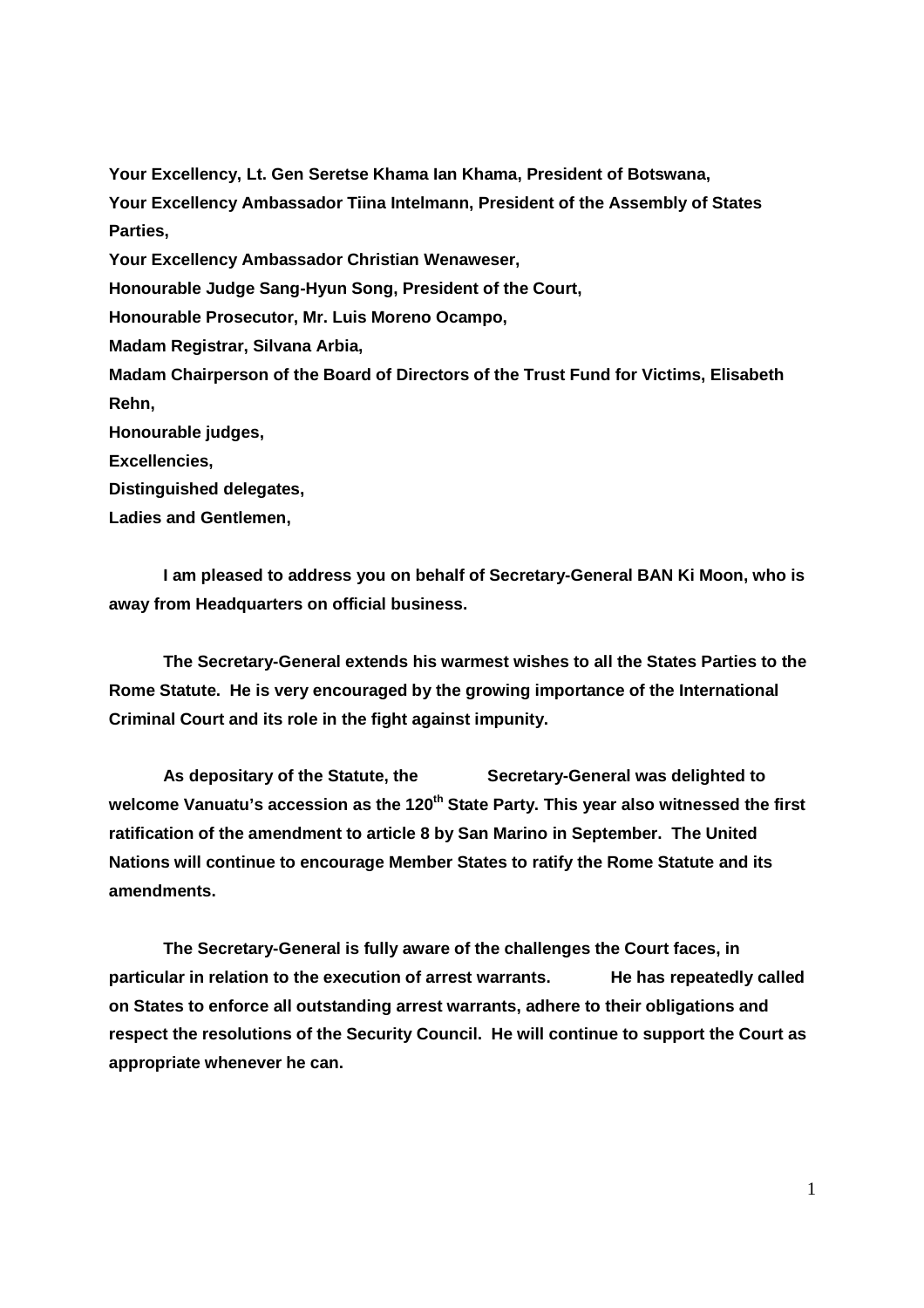**The Secretary-General and I would both like to acknowledge the vital role that Ambassador Wenaweser has played in promoting the interests of the Court over the past three years. We also wish to congratulate Ambassador Intelmann on her election as President, and pledge our full support.** 

**The Secretary-General and I also wish to commend Prosecutor Moreno Ocampo for his tireless efforts. He has demonstrated independence, commitment to justice and dedication to the victims of the serious crimes handled by the Court. The Secretary-General is confident that his successor, Ms. Bensouda, will continue the impressive work she has already started in her current role of Deputy Prosecutor.** 

**As you cast your votes tomorrow for the election of six judges, I encourage you to select the best qualified candidates. The Court's credibility depends crucially on having highly qualified judges competently managing the courtroom and handing down solid and convincing judgements.** 

**Indeed, as we look towards the delivery of the Court's first Judgment, in the Lubanga case, let us recognize that this will represent a shift in focus from the Prosecutor to the Judges. The judicial process and the judgements will be the determining factors for the Court's acceptance, and for its legitimacy as a mechanism that provides a fair trial but also ensures that those most responsible for heinous crimes do not go unpunished.** 

**The ICC is experiencing understandable challenges in consolidating itself as part of the community of international organizations.** 

**Yet let me be clear: the ICC is the vital and indispensable centrepiece of our system of international criminal justice. It is our best hope of ending impunity for international crimes. It is the vehicle with which our generation can significantly**